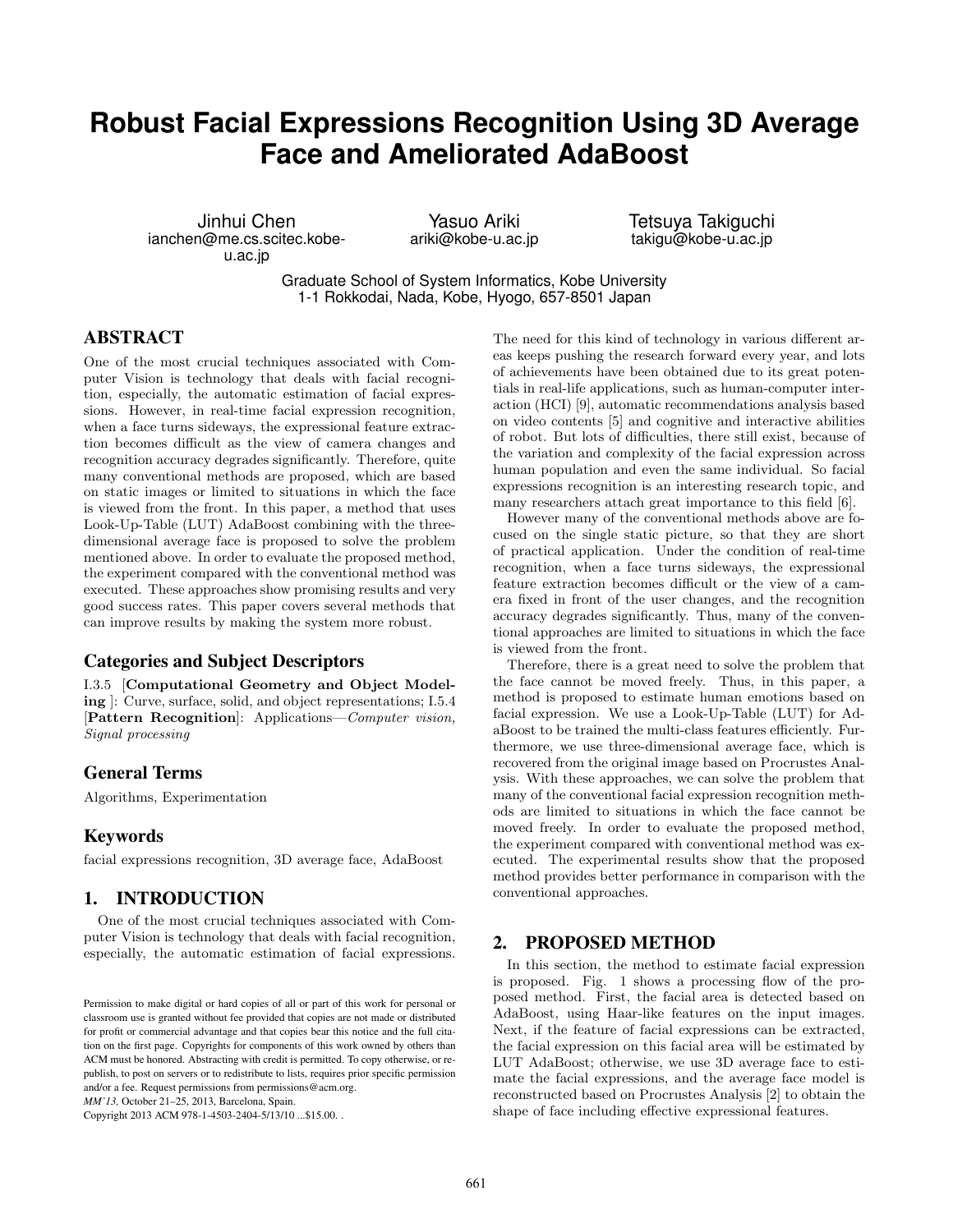

Figure 1: Processing flow of the proposed method

## 2.1 Average Face

Expressional features are extracted easily when the face is viewed from the front, but it is difficult to extract the feature points when the input video is lack of frontal facial frames. Therefore how to solve the problem is the gist of this subsection.

Procrustes analysis is a statistical tool for analyzing geometrical shapes. A shape (or equivalently a figure) P in  $R^P$ is represented by *l* landmarks. Two figures  $P: l \times p$  and  $P'$ :  $l \times p'$  are said to have the same shape, if they are related by a special similarity transformation:

$$
P' = \alpha P \Gamma + I_l \gamma^T \tag{1}
$$

where the parameters of the similarity transformation are a rotation matrix  $\Gamma: p \times p'$ ,  $|\Gamma|=1$ , a translation matrix  $\gamma$ :  $p' \times l$ , a positive scaling factor  $\alpha$ , and  $I_l$  is a vector of ones. By using the generalized Procrustes analysis, it is possible to derive a consensus shape for a collection of figures [3], which is then used in registering new shapes into alignment with the collection by an Affine Transformation. In 3D model, the geometry of a face is defined as a shape vector  $S_{3D}$  =  $(x_1, y_1, z_1, \cdots x_n, y_n, z_n) \in \mathbb{R}^3$ , which contains the x, y, and  $z$ -coordinates of *n* vertices. And equation (1) is adjusted as follows

$$
S = s_0 + \sum_{i=1}^{m} \beta_i s_i \tag{2}
$$

where  $\beta = (\beta_1, \beta_2, \cdots, \beta_m)^T$  is the shape parameter and m is the dimension of the shape parameter which was determined to represent the shape of 3D face model. Given the input face image indicated as  $S_{2D} = (x_1, y_1, \dots, x_n, y_n) \in \mathbb{R}^2$ , the shape parameter  $\beta$  needs to be determined such that it minimizes the shape residual between the projected 3D facial shape generated by the shape parameter and the input 2D facial shape. The optimal shape and pose parameters  $(\beta, R_{\theta}, T)$  are obtained from

$$
E_r = ||P(R_{\theta}S_{3D} + T) - S_{2D}||^2
$$
 (3)

where  $S_{3D}$  is a  $3 \times n$  matrix that is reshaped from the 3  $n \times 1$  model shape vector obtained using (1), P is a  $2 \times 3$ orthographic projection matrix, T is a  $3 \times n$  translation matrix consisting of *n* translation vectors  $t = [t_x, t_y, t_z]^T$ , and  $R_{\theta}$  is a 3 × 3 rotation matrix where the yaw angle is  $\theta$ . The average face creation is indicated as follows:

1. Initialization: set  $\beta_0 = 0$  and  $k = 1$ .

2. Alignment:  $S_{2D}$  is aligned with the 2D shape obtained by projecting the frontal 3D shape  $(s_0)$  onto the  $x - y$  plane.



Figure 2: Example of average face creation

3. Update  $R_{\theta}$  and T with the fixed shape parameter by  $min \left( \|P(R_{\theta}S_{3D} + T) - S_{2D}\|^2 \right)$ , and reconstruct  $(S_{3D})_k$  using the shape parameter  $\beta_k$ .

4. Verify whether  $E_r \leq \varphi$  or  $k > N$ , if not, go to Step 3 and  $k = k + 1.$ 

5. Reconstruct  $S_{3D}$  using the final shape parameters.

When  $E_r$  is below a threshold (e.g. in Ref. [3], Gower suggested setting  $\varphi = 10^{-4}$ , or the landmarks are processed over, the reconstruction would be stopped, and the consensus shape would be output.

In theory, when images are consecutive, using the shapes of current image, it is possible to estimate the shapes of front image or next image by Procrustes analysis. Since our research is under condition of real-time, namely, images are consecutive, we can use an optimal image sample as a representation of short motion process when the face is moving freely, and we call it 3D Average Face (3DAF). However the cost of processing 3D model is quite expensive, the average model is projected into 8-bit gray image from which the emotion can be estimated by classifiers (see Fig. 2).

#### 2.2 LUT AdaBoost

In order to make AdaBoost algorithm also be suitable for classifying multi-class objects, the theory of LUT is employed. By this method AdaBoost can estimate the facial expression in real-time. First of all we have to let it be able to classify the multi-class object, then treat training classifiers with high quality. The approaches will be indicated in this subsection.

#### *2.2.1 Multi-class AdaBoost*

AdaBoost is a learning algorithm that selects a small number of weak classifiers from a large weak classifier pool or hypothesis space to construct a strong classifier. The two-class AdaBoost algorithm has been successfully used in face detection, gender classification, etc. However, many problems such as expression recognition are multi-class in nature. Fortunately, based on a measure of Hamming loss, Schapire and Singer [7] have extended AdaBoost to a multi-class multilabel version. We denote the sample space by  $X$  and the label set by  $Y'$ . A sample of a multi-class multi-label problem is a pair  $(x, Y)$ , where  $x \in \mathbf{X}, Y \subseteq \mathbf{Y}'$ . For  $Y \subseteq \mathbf{Y}'$ , define  $Y[l]$  for  $l \in \mathbf{Y}'$  as

$$
Y[l] = \begin{cases} 1 & \text{if } l \in Y \\ -1 & \text{if } l \notin Y \end{cases}
$$
 (4)

Given: the sample set  $S = \{(x_1, y_1), \cdots, (x_m, y_m)\}\$ , and the size of the final strong classifier T. Initialize:  $D_t(i, l) = \frac{1}{mk}, i = 1, \cdots, m, l = 1 \cdots, k$ , where  $k = |\mathbf{Y}'|$ . Let  $t = 0, 1, 2, \cdots T_i$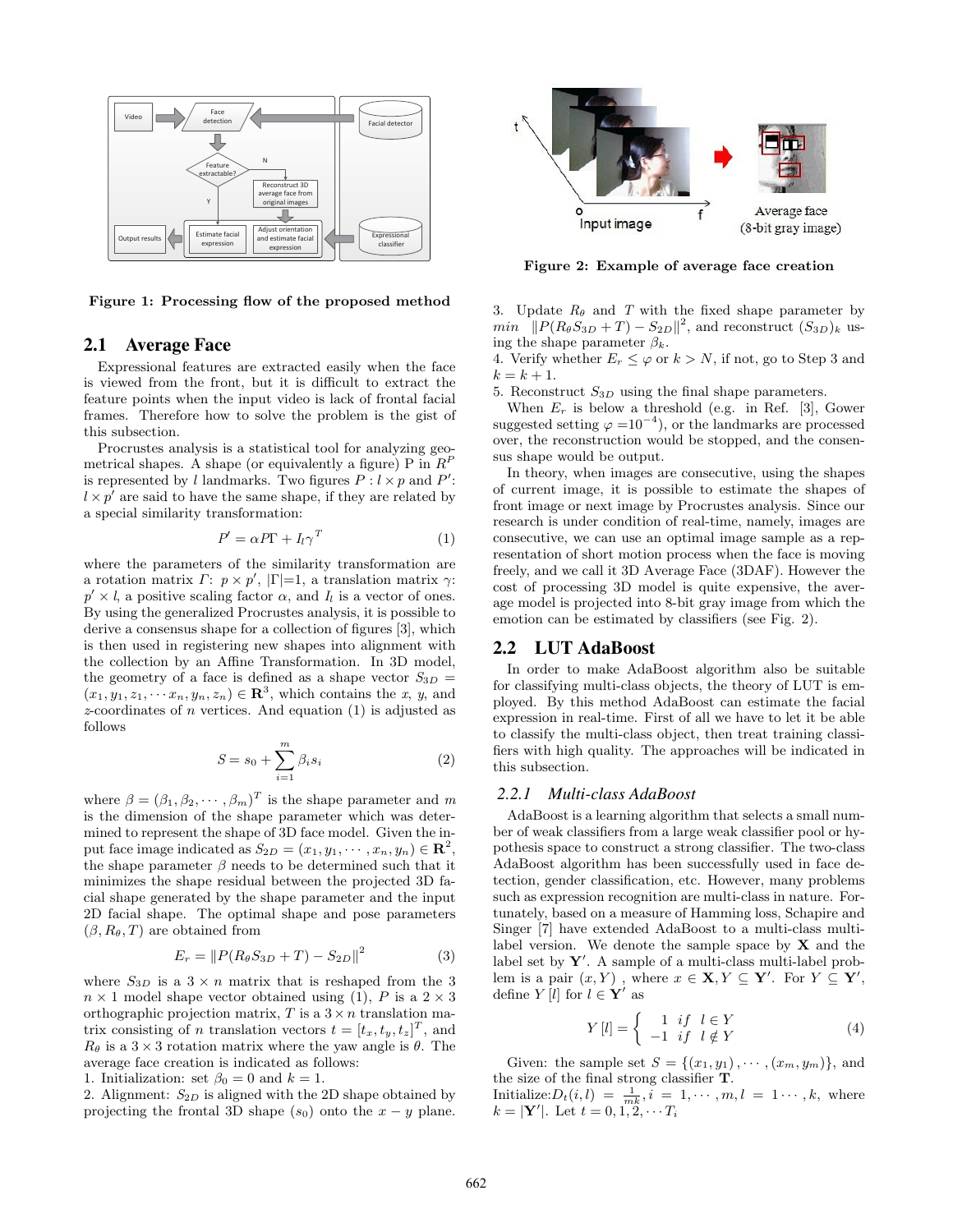1. Under the distribution  $D_t$ , select a weak classifier  $h_t: \mathbf{X} \times \mathbf{X}$  $\mathbf{Y}' \rightarrow [-1, 1]$  from the weak classifier pool to maximize the absolute value of

$$
r_t = \sum_{i,l} D_t(i,l) Y_i(l) h_t(x_i,l)
$$
\n<sup>(5)</sup>

2. Let

$$
\alpha_t = \frac{1}{2} ln\left(\frac{1 + r_t}{1 - r_t}\right) \tag{6}
$$

3. Update the distribution:

$$
D_{t+1} = \frac{D_t(i, l)exp(-\alpha_t Y_i(l)h_t(x_i, l))}{Z_t}
$$
 (7)

where  $Z_t$  is a normalization factor, and  $D_{t+1}$  will be a distribution.

4. Output the final strong classifier:

$$
H(x,l) = arg \ max \left( \sum_{t} \alpha_{t} h_{t}(x,l) \right) \tag{8}
$$

and the confidence of  $H$  can be defined as

$$
Conf_H(x) = \left| \frac{\sum_t \alpha_t h_t(x, H(x, l))}{\sum_t \alpha_t} \right| \tag{9}
$$

## *2.2.2 LUT for Boosting Data Mapping*

In order to train the emotional features by multi-class AdaBoost, weak classifier pool of simple features needs using to be configured. We construct a weak classifier based on the Haar-like feature, which is a kind of simple rectangle feature proposed by Viola and Jones [8], and we can calculated the value of it very fast through the integral image. For each Haar feature, one weak classifier is configured. In their paper, a threshold-type weak classifier, whose output is Boolean value, is used, that is,  $h(x) = sign[f_{Haar}(x) - b]$ where  $f_{Haar}$  is the Haar feature and b is a threshold. The main disadvantage of this threshold model is that it is too simple to fit complex distributions, such as a multi-Gaussian model. For a multi-class,  $\varpi_1 \cdots \varpi_k$ , we use a real-valued 2D LUT type weak classifier, which is proposed by Y.Wang et al. [9]. It is indicated as follows:

1. Assuming  $f_{Haar}$  has been normalized to [0, 1], the range is divided into  $n$  sub-ranges:

$$
bin_j = [\frac{(j-1)}{n}, \frac{j}{n}], j = 1 \cdots, n
$$
 (10)

2. Define the weak classifier  $h(x, l)$  as follows

$$
if \ f_{Harr}(x) \in bin_j \ then \ h(x,l) = 2P_l^j - 1 \tag{11}
$$

note

$$
P^{(j)}_{l} = P(x \in \varpi_{l} | f_{Haar}(x) \in bin_{j})
$$
 (12)

3. Given the characteristic function

$$
B_n^{(j,l)}(u,y) = \begin{cases} 1 & u \in [(j-1)/n, j/n] \wedge y = l \\ 0 & otherwise \end{cases}
$$
(13)

4. Finally, the LUT weak classifier can be formally expressed as:

$$
h_{LUT}(x,y) = \sum_{j=1}^{n} \sum_{l=1}^{k} \left( 2P_l^j - 1 \right) B_n^{(j,l)}(f_{Haar}(x), y) \quad (14)
$$

Based on the approaches above, it can be designed as a classifier to extract expressional features, and the expressional samples which are mainly extracted from eyes and mouth, are used to train the classifier.

## 3. EXPERIMENTS

Based on the theories indicated before, here we have to note that unless it is clearly specified we are dealing with faces under real-time condition. The performance of the system with profile faces is also evaluated in our research. We do not consider the use of both views: frontal and profile, but consider the condition of free facial movement.

#### 3.1 Experimental Dataset

Training Database Set The database of JAFFE [4] is a set of 213 images of different expressions posed by 10 Japanese females. All the face samples were normalized to  $64 \times 64$ -pixel patches and processed by histogram equalization, no color information was used. However, the amount of JAFFE database has only 213 images, they are too less to train the classifier. In order to enhance the generalization performance of AdaBoost learning, we dealt with the images by some transformations (mirror reflection, rotate the images etc.), finally, we got 6816 face samples for training facial expression classifier.

Testing Database Set The testing set was obtained from soap opera and the surrounding persons with the total of 22. And they existed in 22 video clips individually, which were recorded by 25 fps with the length of 30 seconds.

Parameters Setting For training the expression classifier, the database was classified into 7 sets. We set  $i = 7$ . Parameters for total of 7-type classifiers were set as  $T_0=720$ ,  $T_1=T_2=T_3=T_4=T_5=T_6= 1,400$ . It means that 720 weak classifiers were selected to construct the strong classifer of Natural. The amount of Anger, Disgust, Fear, Happy, Sadness, and Surprise were all set as 1,400.

## 3.2 Experimental Results



Figure 3: Experimental results

In order to evaluate the proposed method, we compared it among the conventional method which bases on LUT AdaBoost without 3DAF, and the method based on K-means  $[1]$  (k=13). Fig. 3 shows the error rate of experimental results in the facial expression estimation. The estimation maximum error rate of proposed method is 13.60%, and the